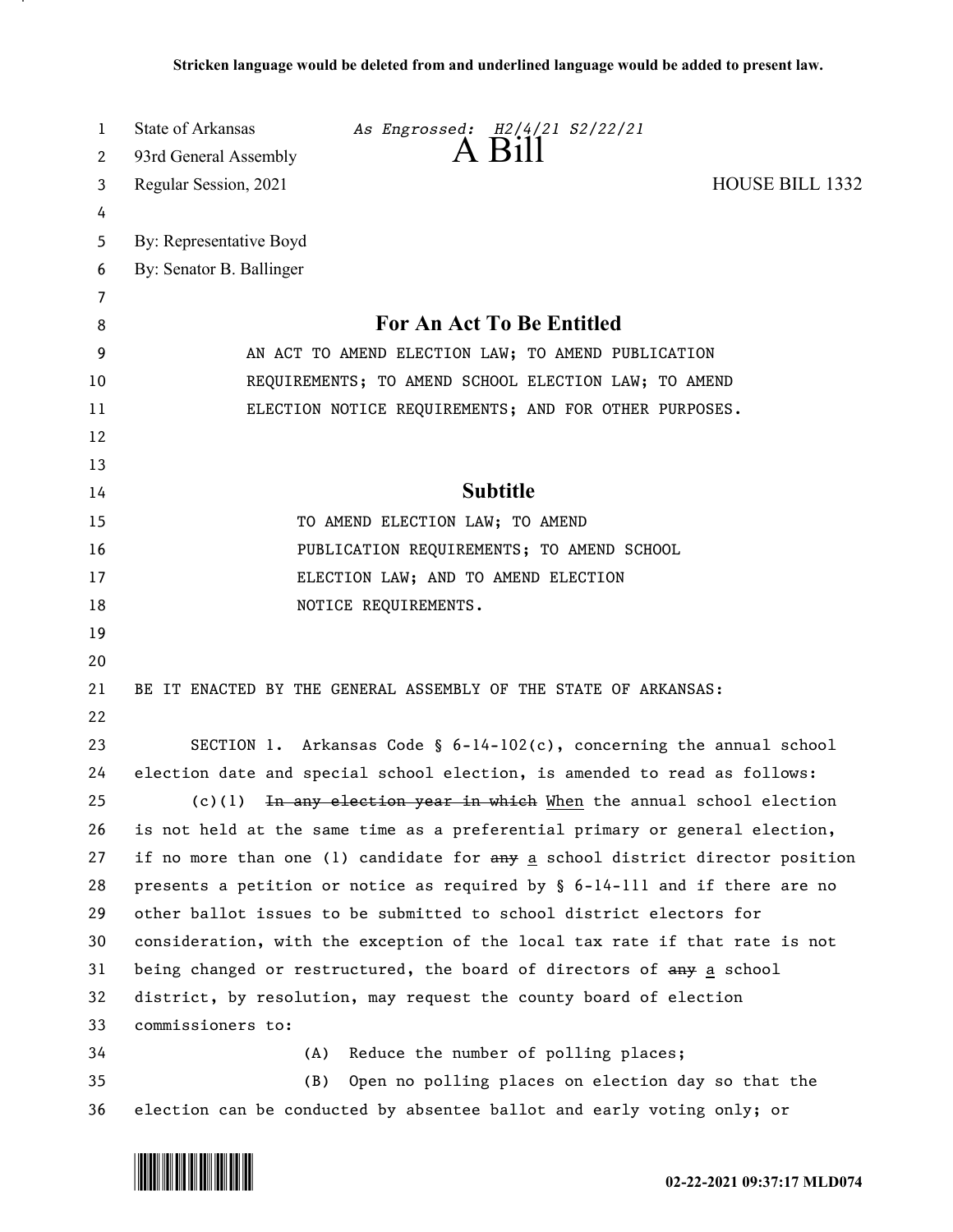1 (C)(i) Open no polling places on election day and hold an 2 election by candidate under the procedure in  $$ 7-11-107(b)$  Declare an election by candidate to be held; (ii) Open no polling places; and (iii) Allow the candidate to cast a ballot for himself or herself at a designated time and location on election day or during the period that would otherwise be designated for early voting.  $(2)$ (A) If the annual school election is not held at the same time as a preferential primary election or general election and upon request by proper resolution adopted by the board of directors of any school 11 district, the county board of election commissioners may provide that no 12 polling places be open on election day so that the election can be conducted by: **(i)** Absentee ballot and early voting only; or **Election by candidate under the procedure in §**  $16 \frac{7-11-107(b)}{6}$ . 17 (B) If a county uses electronic voting machines or electronic vote tabulating devices, and is holding an election under subdivision (c)(1) of this section, the county board of election commissioners may use:  $\leftarrow$  (A) The electronic voting machines or electronic vote tabulating devices; or  $\leftarrow$   $\leftarrow$   $\leftarrow$   $\leftarrow$   $\leftarrow$   $\leftarrow$   $\leftarrow$   $\leftarrow$   $\leftarrow$   $\leftarrow$   $\leftarrow$   $\leftarrow$   $\leftarrow$   $\leftarrow$   $\leftarrow$   $\leftarrow$   $\leftarrow$   $\leftarrow$   $\leftarrow$   $\leftarrow$   $\leftarrow$   $\leftarrow$   $\leftarrow$   $\leftarrow$   $\leftarrow$   $\leftarrow$   $\leftarrow$   $\leftarrow$   $\leftarrow$   $\leftarrow$   $\leftarrow$   $\leftarrow$   $\leftarrow$   $\leftarrow$   $\leftarrow$   $\leftarrow$   $\$  voting machines to be used in the election, notwithstanding any other provision in the Arkansas Code. SECTION 2. Arkansas Code § 6-14-111(k), concerning candidate filing procedures for school elections, is amended to read as follows: (k) The order in which the names of the respective candidates are to appear on the ballot shall be determined by lot at the public meeting of the county board of election commissioners held not later than: (1) seventy-two Seventy-two (72) days before the annual school *election, if the election is to be held on the: (A) First Tuesday following the first Monday in November; (B) Third Tuesday in May for elections held in odd numbered years; or*

02-22-2021 09:37:17 MLD074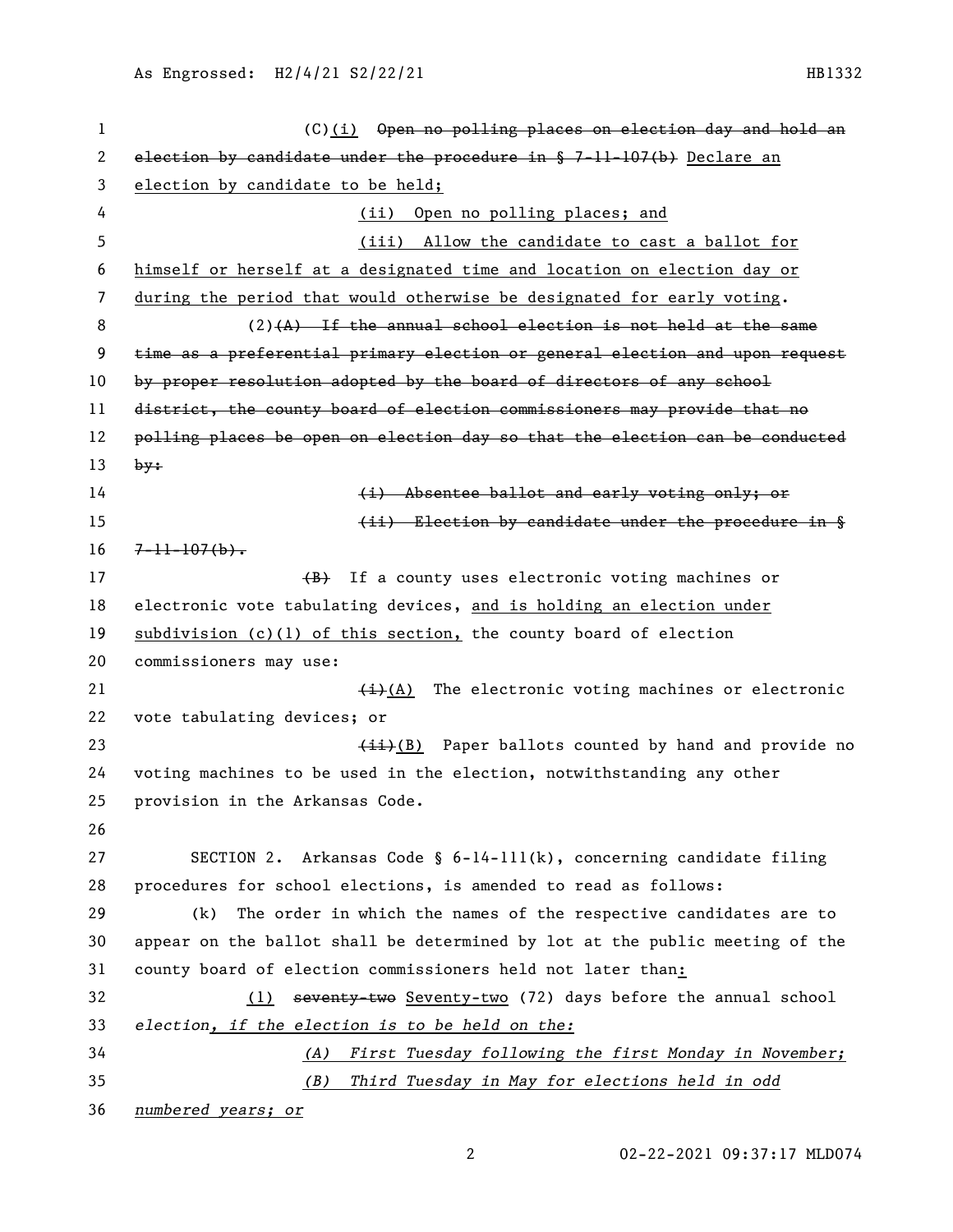| 1  | Tuesday four (4) weeks prior to the third Tuesday in<br>(C)                                                                                                                                                                                                                                                    |
|----|----------------------------------------------------------------------------------------------------------------------------------------------------------------------------------------------------------------------------------------------------------------------------------------------------------------|
| 2  | June for years in which the office of Governor will appear on the ballot at                                                                                                                                                                                                                                    |
| 3  | the general election; or                                                                                                                                                                                                                                                                                       |
| 4  | Eighty-nine (89) days before the annual school election if<br>(2)                                                                                                                                                                                                                                              |
| 5  | the election is to be held on the first Tuesday after the first Monday in                                                                                                                                                                                                                                      |
| 6  | March for years in which the office of President of the United States will                                                                                                                                                                                                                                     |
| 7  | appear on the ballot at the general election.                                                                                                                                                                                                                                                                  |
| 8  |                                                                                                                                                                                                                                                                                                                |
| 9  | SECTION 3. Arkansas Code § 7-5-202(a)(1), concerning public notice of                                                                                                                                                                                                                                          |
| 10 | elections, is amended to read as follows:                                                                                                                                                                                                                                                                      |
| 11 | $(a)(1)$ It shall be the duty of the county board of election                                                                                                                                                                                                                                                  |
| 12 | commissioners at least $\frac{1}{2}$ $\frac{1}{2}$ $\frac{1}{2}$ $\frac{1}{2}$ $\frac{1}{2}$ $\frac{1}{2}$ $\frac{1}{2}$ $\frac{1}{2}$ $\frac{1}{2}$ $\frac{1}{2}$ $\frac{1}{2}$ $\frac{1}{2}$ $\frac{1}{2}$ $\frac{1}{2}$ $\frac{1}{2}$ $\frac{1}{2}$ $\frac{1}{2}$ $\frac{1}{2}$ $\frac{1}{2}$ $\frac{1}{2}$ |
| 13 | beginning of early voting for a preferential primary, general primary, and                                                                                                                                                                                                                                     |
| 14 | general election and at least ten (10) days before the holding of each                                                                                                                                                                                                                                         |
| 15 | general primary, general runoff, school, or special election to give public                                                                                                                                                                                                                                    |
| 16 | notice in a newspaper of general circulation in the county of:                                                                                                                                                                                                                                                 |
| 17 | The date of the election;<br>(A)                                                                                                                                                                                                                                                                               |
| 18 | (B)<br>The hours of voting on election day;                                                                                                                                                                                                                                                                    |
| 19 | (C)<br>The places and times for early voting;                                                                                                                                                                                                                                                                  |
| 20 | (D)<br>Polling sites for holding the elections in the county;                                                                                                                                                                                                                                                  |
| 21 | (E)<br>The candidates and offices to be elected at that time;                                                                                                                                                                                                                                                  |
| 22 | (F)<br>The time and location of the opening, processing,                                                                                                                                                                                                                                                       |
| 23 | canvassing, and counting of ballots; and                                                                                                                                                                                                                                                                       |
| 24 | (G)<br>The location where a list lists of appointed election                                                                                                                                                                                                                                                   |
| 25 | officials, deputy county clerks, or additional deputies hired to conduct                                                                                                                                                                                                                                       |
| 26 | early voting can be found and the date dates the list is lists are available;                                                                                                                                                                                                                                  |
| 27 | and                                                                                                                                                                                                                                                                                                            |
| 28 | Directions for filing a written objection to the<br>(H)                                                                                                                                                                                                                                                        |
| 29 | service of an election official, deputy county clerk, or additional deputy.                                                                                                                                                                                                                                    |
| 30 |                                                                                                                                                                                                                                                                                                                |
| 31 | SECTION 4. Arkansas Code § 7-5-202(a)(2)(B), concerning public notice                                                                                                                                                                                                                                          |
| 32 | of elections, is amended to read as follows:                                                                                                                                                                                                                                                                   |
| 33 | Another person makes an objection to his or her<br>(B)                                                                                                                                                                                                                                                         |
| 34 | service to the county board of election commissioners within ten (10) seven                                                                                                                                                                                                                                    |
| 35 | (7) calendar days after posting the list of officials.                                                                                                                                                                                                                                                         |
| 36 |                                                                                                                                                                                                                                                                                                                |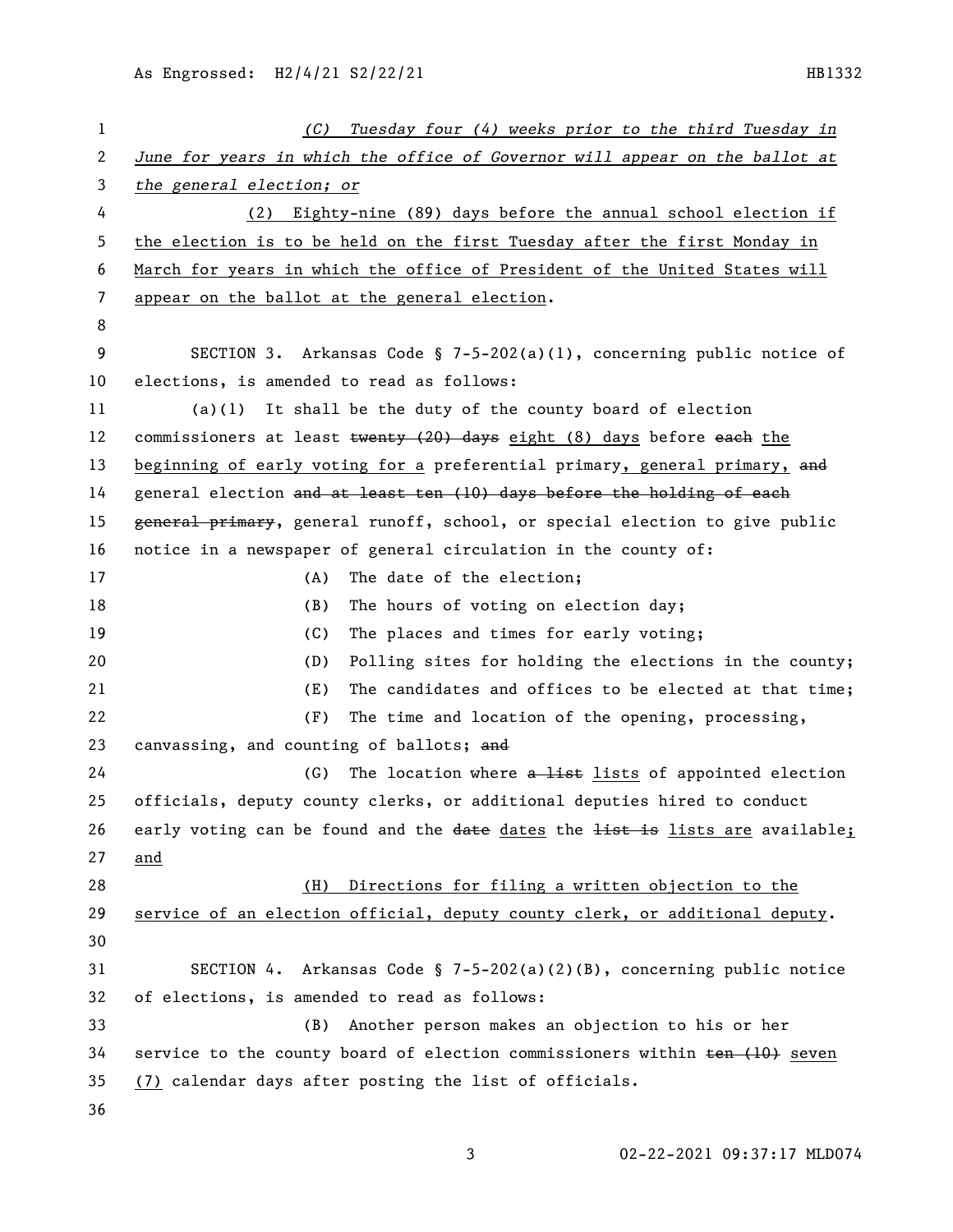SECTION 5. Arkansas Code § 7-5-202(a)(3), concerning public notice of elections, is repealed. (3) The public notice shall contain directions for filing an 4 objection to the service of an election official, deputy county clerk, or additional deputy. SECTION 6. Arkansas Code § 7-5-202(b), concerning public notice of elections, is amended to read as follows: 9 (b)(1) At least five (5) days prior to before a preferential primary, general primary, general election, general runoff, school election, or special election, a copy of the public notice may be posted at each polling site fixed for holding the election and shall be published in a newspaper of general circulation in the county. *(2)(A) At least fifteen (15) eight (8) days before the beginning of early voting and the election day, each county board of election commissioners or county clerk shall prepare and post in a public place in the county clerk's office its list of appointed election officials, deputy county clerks, or additional deputies hired to conduct early voting. (B) The list may appoint election officials, deputy county clerks, or additional deputies hired to conduct early voting in the event of a runoff election.* (B)(i) At least eight (8) days before election day, each county board of election commissioners shall prepare and post in a public place in the county clerk's office its list of appointed election officials for election day. (ii) The list may appoint election officials hired *for election day in the event of a runoff election. (iii) All election officials who are qualified to serve on election day are qualified to serve in a corresponding runoff election.* SECTION 7. Arkansas Code § 7-5-207(a)(2)(B)(iii)-(v), concerning the names included on ballots and drawing for ballot position, are amended to read as follows: (iii) Votes received by an unopposed candidate for 36 the office of Governor, Mayor, Circuit Clerk, City Clerk, mayor, circuit

02-22-2021 09:37:17 MLD074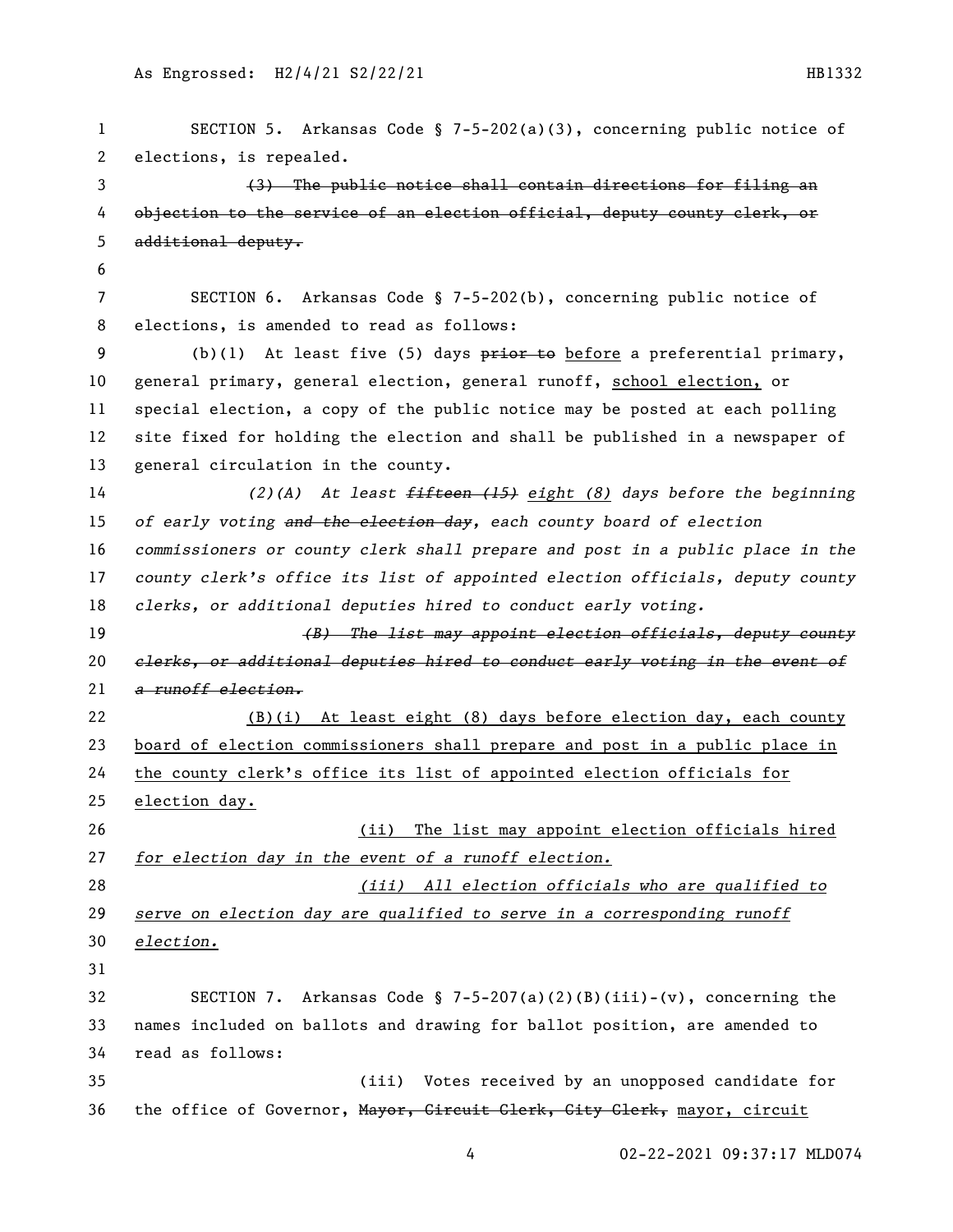clerk, or the office of a nonjudicial state elected official shall be counted or tabulated by the election officials and certified according to law. (iv) The names of all unopposed candidates for the 4 office of Mayor, Governor, Gireuit Clerk, Gity Clerk, mayor, circuit clerk, and the office of a nonjudicial state elected official shall be separately placed on the general election ballot, and the votes for Mayor, Governor, Circuit Clerk, City Clerk, and a nonjudicial state elected official shall be tabulated as in all contested races. (v) All unopposed candidates, other than for the 10 offices of Mayor, Governor, Gircuit Clerk, Gity Clerk, mayor, circuit clerk, and the office of a nonjudicial state elected official, shall be declared and certified as elected in the same manner as if the candidate had been voted upon at the election. SECTION 8. Arkansas Code § 7-5-701(a)(2), concerning declaration, certification, delivery and custody of election returns, is amended to read as follows: (2) Unopposed candidates, other than candidates for mayor, 19 governor, eity elerk, and circuit clerk, shall be separately declared and certified to the Secretary of State as elected in the same manner as if the candidate had been voted upon at the election. SECTION 9. Arkansas Code § 14-42-206(a)(3), concerning nominating petitions for municipal elections, is amended to read as follows: (3) When the resolution has been adopted, the clerk or recorder shall mail a certified copy of the resolution to the chairs of the county party committees, the county clerk, and to the chairs of the state party committees. SECTION 10. Arkansas Code § 14-42-206(d)(2)(b), concerning nominating petitions for municipal elections, is amended to read as follows: (B) The ordinance shall be published at least one (1) time a week for two (2) consecutive weeks immediately following adoption of the ordinance in a newspaper having a general circulation in the city, and shall be filed with the county clerk.